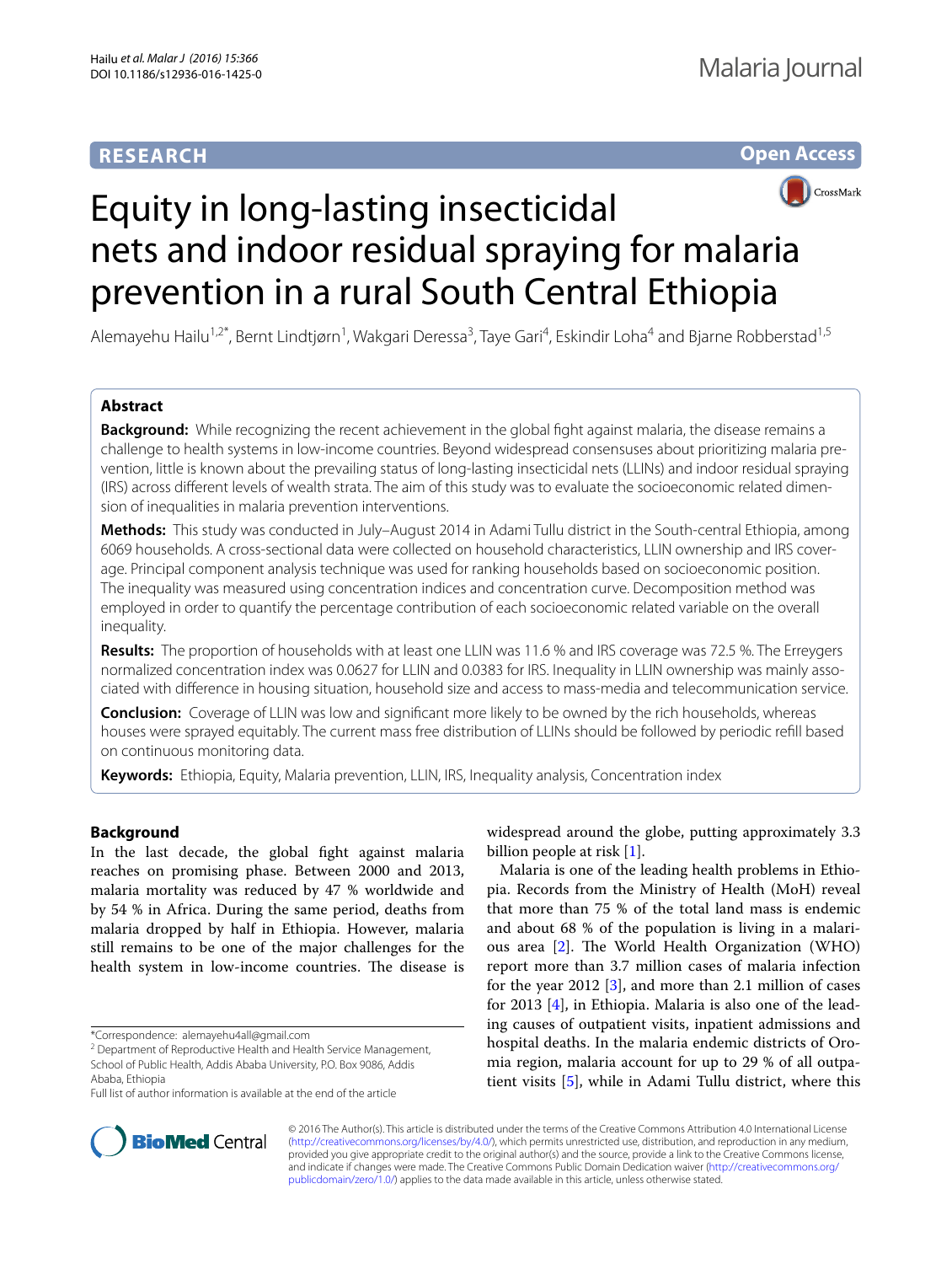paper emanates, malaria parasitic prevalence peaks up to 10.4 % [\[6](#page-9-5)]. A recent study by Gari et al. similarly reported a higher incidence of malaria cases (4.6 cases per 10,000 person-weeks of observation) from the same area [\[7](#page-9-6)].

The incidence peaks biannually from September to December and April to May, both coinciding with harvesting seasons  $[8]$  $[8]$ . This has a serious consequence for Ethiopian farmers whom constitute the vast majority of the total population. The consequences regard both the farmers, who are dependent on subsistence agriculture for livelihood, but also more broadly the economic development of the country. Studies consistently show also malaria imposes heavy sanctions on economic growth and causes household impoverishment [[9](#page-9-8), [10\]](#page-9-9).

Malaria causes multifaceted problems which demand priority as well as synergistic intervention. Prevention of malaria using long-lasting insecticidal nets (LLINs) and indoor residual spraying (IRS) has been demonstrated to be cost-effective interventions in different contexts. A systematic review indicates a median incremental cost effectiveness ratio (ICER) per disability adjusted life year (DALY) averted of \$27 for insecticide-treated nets (ITNs), and \$143 for IRS [[11\]](#page-9-10). These tools have been scaled up in the last decade aiming towards a universal access and to interrupt malaria transmission in malariaendemic developing countries [[12](#page-9-11)].

The results of the last two malaria indicator surveys (MIS) showed a remarkable stride in malaria prevention and control services in Ethiopia. For example: ITN ownership in malaria endemic areas improved from 3.4 % in 2005 [\[13](#page-9-12)] to 65.6 % in 2007 [[14\]](#page-9-13). Overall, 68 % of households in malaria endemic areas were protected by at least one LLIN or indoor residual spraying of households with insecticide [[15\]](#page-10-0). Thirty percent of IRS targeted areas were sprayed in 2007 and in 2008 the coverage increased to 50 % [\[16](#page-10-1)]. So far, (since 2005 till 2014), a total of 64.2 million ITNs have been distributed [\[17](#page-10-2)]. Currently, Ethiopia aims to achieve universal coverage by distributing one LLIN per 1.8 persons through mass and free distribution campaigns at the community level through the health extension workers and health facilities. Usually, LLINs are distributed by periodic mass campaigns that occur about every 3 years in a rotation basis [\[2](#page-9-1)].

Beyond mere emphasis on overall coverage, malaria prevention services in general and LLIN ownership and IRS status in particular, should be fair regardless of socioeconomic status over time. Both LLIN and IRS are mainly financed through the MoH either from donation or direct government budgeting. Therefore, unarguably, the benefits from these publicly financed interventions shall be distributed equitably. A test regarding this normative position is that the odds of malaria infection should be the same for all socioeconomic classes [\[18](#page-10-3)].

Worrall et al. [[19\]](#page-10-4), based on review of several literatures, and Filmer [[20\]](#page-10-5), using 29 Demographic and Heath Surveys (DHS) data from 22 countries, establish a very weak link between malaria incidence and wealth status at micro-level. No differences were found at the household level in the incidence of fever between the poor and less poor [[20\]](#page-10-5). Similarly, a recent study by Gari et al. from the same area also found no significant association between wealth status and incidence of malaria [[7\]](#page-9-6).

The underlying assumption is that at individual or household level, the odds of malarial infection is quite similar if either of them are not using the preventive measures. Therefore the argument that the socioeconomically better-off are in a better position to access the other non-publicly financed means of malaria prevention including mosquito repellent or window meshes could not be justified given that the availability in rural setting is limited. For this reason, this paper emphasizes that malaria prevention interventions (LLINs and IRS) should be owned equitably at any given time. However, the Ethiopian government has committed to follow propoor universal health service delivery strategy, which goes beyond policy statements of creating equal access to health services for all groups of population [\[21\]](#page-10-6).

In a nutshell, in this malaria elimination and eradication era, information on the equity dimension is more important than ever for priority setting and resource allocation  $[22-24]$  $[22-24]$  $[22-24]$ . In contrast, little is currently known about who benefits from prevention efforts. Where are those freely distributed bed nets? Who owns them? Whose houses are sprayed or not? These questions reflect concerns about social justice and fairness, and have so far not systematically been investigated. In this paper, household survey data were used to evaluate the socioeconomic related dimension of inequalities in malaria prevention interventions (LLIN and IRS) in a district in south-central Ethiopia. Therefore, the hypothesis is that the poor families are equally likely to own the LLINs and to live in a house treated with IRS compared with better-offs.

## **Methods**

# **Study area and participants**

This study is part of a large cluster randomized controlled trial, which aim to evaluate the combined use of LLINs and IRS against each intervention alone in preventing malarial infection [[25\]](#page-10-9). This study uses data from a baseline household survey conducted in July–August 2014 in Adami Tullu district of Oromia region in southcentral Ethiopia. The survey was conducted in 13 villages, located within 5 km from the shore of Lake Ziway. Overall, 31,284 individuals from 6069 households were included.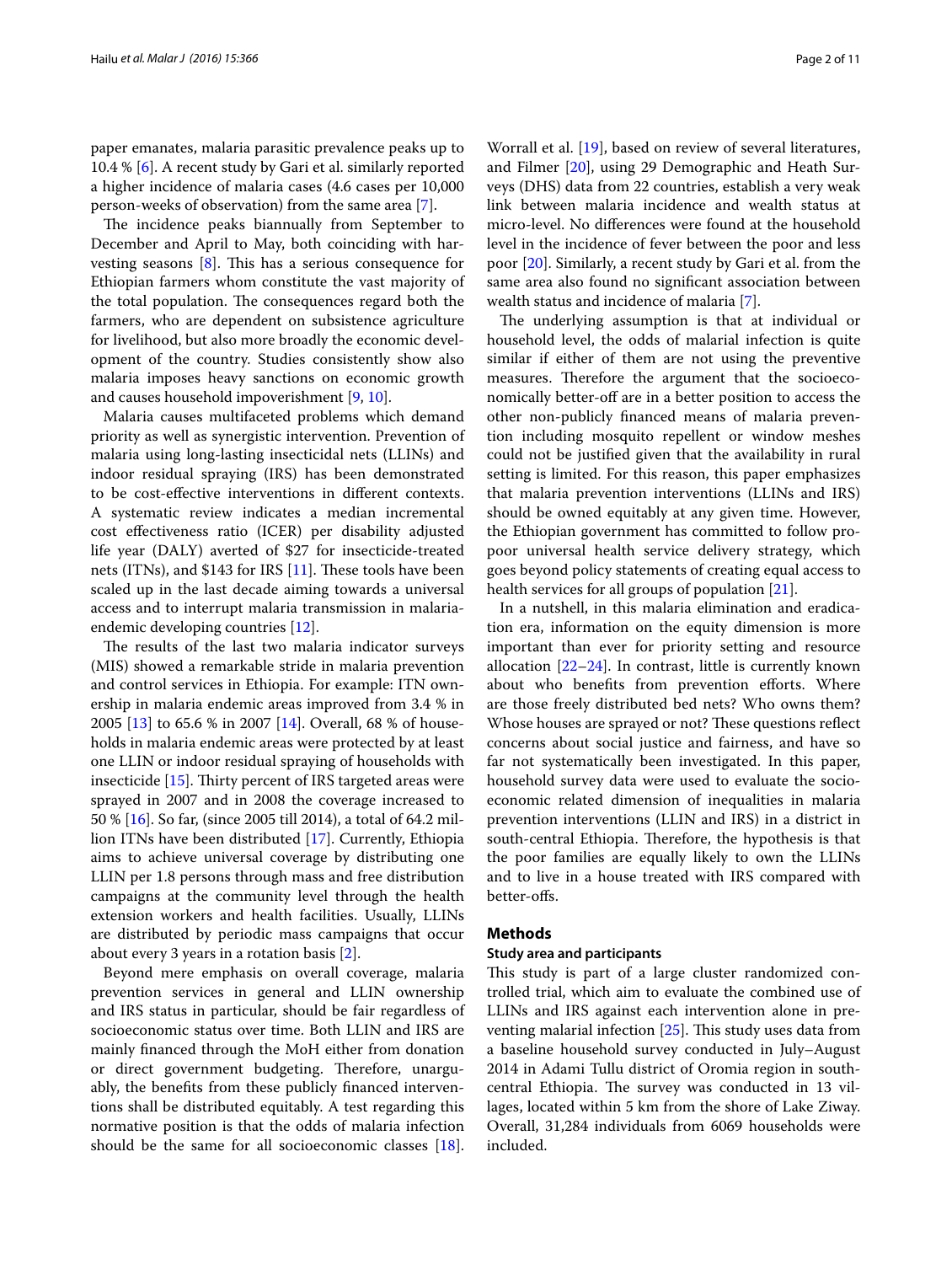The district is situated in the heart of the Great Rift Valley. Most of the villages are located in the lowland portion, while the elevation ranges from low altitude of 1500 m to higher altitude of 2300 m above sea level. The area is partly dry and arid, where malaria is largely seasonal, and partly swampy and marshy, where malaria is largely perennial.

## **Data collection**

The data were obtained from the head of the household by trained nurses who performed face-to-face interviews using a pre-tested structured questionnaire. The questionnaire contains information about socioeconomic position, including questions about demographic situation, ownership of different household assets, ownership and utilization of malaria prevention services, and general health service utilization.

# **Data analysis and model specifications** *Measuring socioeconomic status*

The two recommended ways to consider for measuring socioeconomic status is to use consumption expenditure levels of the households and to use asset based wealth index. Nonetheless, consumption expenditure measurement in the present situation would have been likely to be unreliable, since most people base their livelihood on subsistence farming for own consumption, so that the market value of much of the produced is never real-ized [[26\]](#page-10-10). For this reason, principal components analysis (PCA) was used to construct a wealth index based on household characteristics: such as, availability of various household assets, housing conditions, water source, and type of latrine facility. An equation provided by Filmer and Pritchett [[27](#page-10-11)] was used to calculate the wealth index (*A*), for individual *i,* defined as follows:

$$
A_i = \sum_k \left[ f_k \frac{(a_{ik} - \bar{a}_k)}{s_k} \right]
$$

where,  $a_{ik}$  is the value of household characteristics or  $k$ for household  $i$  (i.e.  $0 =$  if the household didn't own that specific characteristics;  $1 =$  if the household own that characteristics),  $\bar{a}_k$  is the sample mean,  $s_k$  is the sample standard deviation, and fk are the weights (eigenvectors) extracted from the first principal component which are correlation matrix of the data [\[26,](#page-10-10) [27](#page-10-11)].

## **Measuring LLIN ownership and IRS status**

The primary health outcome variables are household level LLIN ownership and IRS status. LLIN ownership and IRS with insecticide were defined as "the household owns at least one functional LLIN" and "the house is sprayed within the last 12 months", respectively. LLIN ownership was measured by direct observation by the data collectors while IRS status was assessed based on what the household head reported. A binary logit regression model was employed in order to predict the probability of LLIN ownership and IRS status of the households. The unit of analysis in this study is at household level.

# **Measuring inequality**

The main measures of inequality is the concentration curve and concentration index (CI) [[28](#page-10-12)]. The concentration curve plots the cumulative percentage of the health variable (LLIN and IRS ownership) on the y-axis against the cumulative percentage of the population on x-axis, ranked by wealth index beginning with the poorest, and ending with the least poor (richest). If everyone irrespective of the wealth status has exactly the same value of the prevention measures, then the concentration curve will be a straight diagonal line, from the bottom left corner to the top right corner. Besides visual inspection of the concentration curve, a dominance test using the multiple comparison approach was applied to examine for statistical significance of the difference between the concentration curve and the line of equality (diagonal).

A concentration index is a relative measure of inequality. A CI ranges from –1 to 1, with a value of 0 indicating perfect equity. The index takes a negative value when the variable of interest is concentrated among the poorest groups and a positive value when it is concentrated among the richest group [[28,](#page-10-12) [29\]](#page-10-13). The conventional concentration index (CI) is a covariance between LLIN ownership/IRS treatment  $(y_i)$  and the socioeconomic rank  $(R<sub>i</sub>)$  of that household, multiplied by two, and then the whole expression divided by the mean of the outcome variable (μ).

$$
CI(y) = \frac{2 * cov(y_i, R_i)}{\mu}
$$

However, the health outcome variables (LLIN ownership and IRS) were binary in which case a normalized concentration index is preferred over the conventional CI. "Erreygers normalized concentration index" was employed, which is provided by Erreygers and Van Ourti [[30\]](#page-10-14) as follows;

$$
CCI = 4 * \mu * CI(y)
$$

where,  $CI(y)$  is the generalized concentration index and  $\mu$  is the mean (in this case proportion of LLIN ownership or IRS coverage).

# **Decomposition analysis**

Wagstaff et al. proved that concentration index are decomposable into its contributing factors [[31\]](#page-10-15). They showed that, for each factor, its contribution is the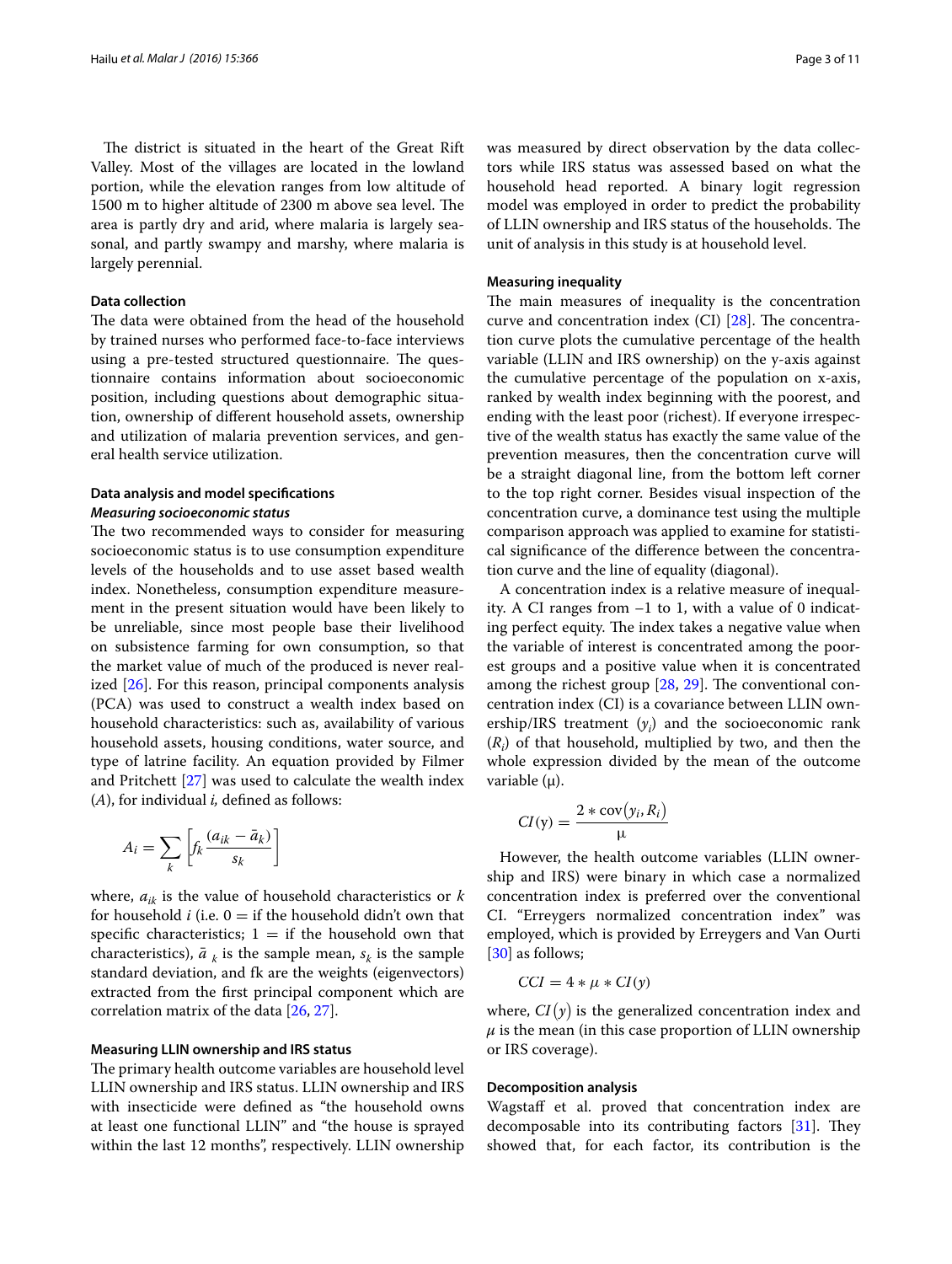product of the sensitivity of the outcome variable with respect to that factor and the degree of socioeconomic status inequality in that factor. They provide a linear additive regression model for outcome variable y, against to a set of k determinants,  $x_k$ , as follows:

$$
y = \alpha + \sum_{k} B_{k} x_{k} + \varepsilon
$$

Then concentration index for y (i.e. Concentration index of LLIN) (CIy) can be written as:

$$
C I y = \sum_{k} \left( \frac{B_{k} \bar{x}_{k}}{\mu} \right) C_{k} + \left( \frac{G C_{\varepsilon}}{\mu} \right)
$$

where  $\bar{x}_k$  is the mean value of the determinant  $x_k$ ,  $\mu$  is the mean of the outcome variables (LLIN),  $C_k$  is the concentration index of the determinant  $x_k$ ;  $GC\epsilon$  is the residual component that captures wealth-related inequality in LLIN that is not accounted for by systematic variation in determinants across wealth groups, and  $\left(\frac{B_k\bar{x}_k}{\mu}\right)$  is the impact of each determinant on the probability of LLIN ownership and represents the elasticity  $(\eta_k)$  of the outcome variable with respect to the determinant  $x_k$  evaluated at the mean *y*. In this paper, this decomposition technique was used to estimate, and compare the contribution of socioeconomic effects to that of education, religion, ethnicity, household size, place of residence (village), housing conditions, access to infrastructure (electricity and piped water), ownership and access to mass-media and telecommunication service (radio, television, mobile telephone). All analyses were conducted using STATA version 14 [[32](#page-10-16)].

# **Results**

## **Characteristics of the study population**

Table [1](#page-4-0) shows a summary of the study participants and distribution of LLINs and IRS among households classified into different socioeconomic and demographic groups. A total of 6069 households were enrolled into the study. The mean household size was 5.1 (range from 1 to 14). The majority of the study participants were Oromo (5512, 91 %), muslim (5199, 86 %) and illiterate (3335, 55 %).

## **LLIN ownership and IRS coverage**

The overall LLIN ownership was 704 (11.6 %), ranging from 98 (8.0 %) in the poorest quintile to 178 (14.7 %) in the richest quintile. Regarding IRS, about three quarters of the houses were sprayed in the last 12 months. A quarter of households had neither own any LLIN nor their house was sprayed, whereas 557 (9.2 %) of the households owned LLIN meanwhile their house is sprayed in the last 12 months.

The binary logit model for LLIN ownership show that households wealth status, larger household size, having a latrine, and having a radio were significantly positively associated with LLIN ownership, where as having a separate cooking space from the main room and having a larger number of sleeping spaces, were significantly and negatively associate with household LLIN ownership (Table [2](#page-5-0)). Similarly, the logit model for the IRS shows that educational status of head of the household was significantly associated with the probability of having IRS (Table [3\)](#page-6-0).

## **Equity in LLIN and IRS ownership**

The concentration curve for LLIN is clearly below the diagonal line (Fig. [1a](#page-7-0)), indicating a pro-rich distribution. The dominance test based on the multiple comparison approach indicates that the concentration curve is significantly below the line of equality at 19 evenly spaced points. Similarly, the Erreygers normalized concentration index of 0.06270 ( $SE = 0.03898$ ) was significantly different from zero ( $P < 0.0001$ ) (Table [4](#page-7-1)).

On the other hand, the concentration curve for IRS is closely aligned with the diagonal line (Fig. [1b](#page-7-0)), indicating that there was no noticeable difference in houses sprayed according to different socioeconomic status. The Erreygers normalized concentration index of −0.03834  $(SE = 0.01139)$  for the IRS was not significantly different from zero.

The decomposition analysis shows that inequality in ownership of LLIN is largely driven by the wealth itself (90.77 %), whereas ethnicity (4.25 %), religion (2.63 %) and educational status (3.4 %) of the head of the household had little influence on inequality. Difference in housing situation, access to mass media and telecommunication, and household size, were also found to be predominantly contributing for the inequality. The positive or negative sign of the CI or the percentage contribution in Table [5](#page-8-0) demonstrates that the factor was concentrated among rich or poor household respectively. For example, higher educational attainment, larger household size, those who have bed and latrine, as reported in Table [5](#page-8-0), are concentrated among the richest households. The percentage contribution of wealth is an estimate of the pure effect of wealth on the total inequality, adjusting for other relevant factors.

# **Discussion**

This study is the first to provide empirical evidence about socioeconomic inequalities in malaria prevention interventions from a district in Ethiopia. This study tries to evaluate the household level coverage and equity dimension of LLIN ownership and IRS status. The main finding from this study indicates very low ownership of LLIN and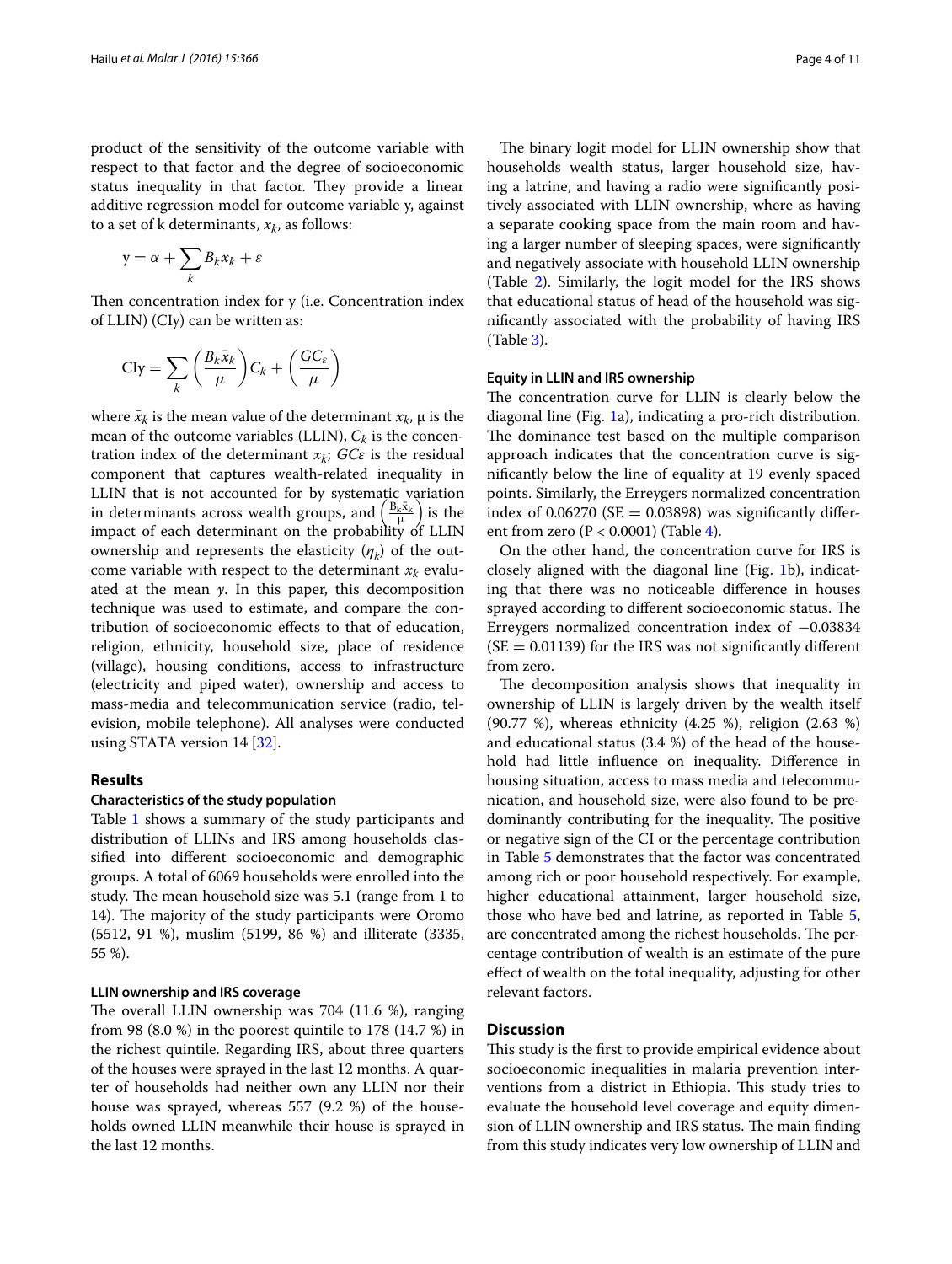| <b>Household characteristics</b> | N(% )         | LLIN $n$ (%) | IRS n (%)    | Both LLIN and IRS n (%) | Nothing at all n (%) |
|----------------------------------|---------------|--------------|--------------|-------------------------|----------------------|
| Ethnicity                        |               |              |              |                         |                      |
| Oromo                            | 5512 (90.82)  | 640 (11.61)  | 4034 (73.19) | 497 (9.02)              | 1335 (24.22)         |
| Amhara                           | 46 (0.76)     | 5(10.87)     | 28 (60.87)   | 5(10.87)                | 18 (39.13)           |
| Gurage                           | 58 (0.96)     | 8 (13.79)    | 47 (81.03)   | 7(12.07)                | 10 (17.24)           |
| Other ethnicity                  | 453 (7.48)    | 51 (11.23)   | 290 (64.02)  | 48 (10.60)              | 160 (35.32)          |
| Religion                         |               |              |              |                         |                      |
| Muslim                           | 5199 (85.66)  | 562 (10.81)  | 3739 (71.92) | 436 (8.39)              | 1334 (25.66)         |
| Orthodox christian               | 709 (11.68)   | 128 (18.05)  | 557 (78.56)  | 112 (15.80)             | 136 (19.18)          |
| Protestant christian             | 149 (2.46)    | 12 (8.05)    | 96 (64.43)   | 8(5.37)                 | 49 (32.89)           |
| Other religion <sup>a</sup>      | 12(0.20)      | 2(16.67)     | 7(58.33)     | 1(8.33)                 | 4(33.33)             |
| <b>Educational status</b>        |               |              |              |                         |                      |
| Illiterate                       | 3336 (54.95)  | 334 (10.01)  | 2584 (77.48) | 278 (8.34)              | 695 (20.84)          |
| Can read and write only          | 562 (9.26)    | 67 (11.92)   | 421 (74.91)  | 49 (8.72)               | 123 (21.89)          |
| Elementary (1-4)                 | 519 (8.55)    | 102 (19.65)  | 342 (65.90)  | 78 (15.03)              | 153 (29.48)          |
| Junior Elementary (5-8)          | 972 (16.02)   | 120 (12.33)  | 636 (65.36)  | 90 (9.25)               | 307 (31.55)          |
| High school (9-12)               | 513 (8.45)    | 71 (13.84)   | 344 (67.06)  | 52 (10.14)              | 150 (29.24)          |
| Above high school                | 77 (1.30)     | 9(11.69)     | 52 (67.53)   | 9(11.69)                | 25 (32.47)           |
| $NR^b$                           | 90 (1.47)     | 1(1.11)      | 20 (22.22)   | 1(1.11)                 | 70 (77.78)           |
| Wealth quintiles                 |               |              |              |                         |                      |
| Poorest                          | 1214 (20.00)  | 98 (8.07)    | 882 (72.65)  | 77 (6.34)               | 311 (25.62)          |
| 2nd poorest                      | 1214 (20.00)  | 112 (9.23)   | 912 (75.12)  | 80 (6.59)               | 270 (22.24)          |
| Middle                           | 1214 (20.00)  | 144 (11.86)  | 916 (75.45)  | 124 (10.21)             | 278 (22.90)          |
| 2nd richest                      | 1213 (20.00)  | 172 (14.18)  | 851 (70.16)  | 138 (11.38)             | 328 (27.04)          |
| Richest                          | 1214 (20.00)  | 178 (14.66)  | 838 (69.03)  | 138 (11.37)             | 336 (27.68)          |
| Overall total                    | 6069 (100.00) | 704 (11.60)  | 4399 (72.48) | 557 (9.18)              | 1523 (25.09)         |

<span id="page-4-0"></span>**Table 1 Description of malaria prevention by different household characteristics**

<sup>a</sup> Other religion practiced in that area was *Wakefeta*

b No response (missing) for educational status question

low coverage of IRS in general, while the findings on the coverage across wealth status were mixed. On one side, LLINs were distributed significantly in favor of the rich, while IRS on the other side was distributed equitably regardless of household wealth status.

The very low ownership of LLIN (11.6 %) found in this study is totally unparalleled with finding from most of other studies [\[33](#page-10-17), [34\]](#page-10-18) including the malaria indicator survey  $[16]$  $[16]$  $[16]$ . The reason for this big difference might be due to the gap in the time period between this survey and the last LLIN distribution conducted in the area. A report from the district indicates that the last LLINs distribution, for most of the villages, was conducted 2 years ago by the Districts' Health Office. Nonetheless, the national malaria prevention guidelines dictates that all sleeping spaces in malaria endemic areas should be covered at least with one LLIN at any time [[2](#page-9-1)].

The observed significant difference in both LLINs ownership and IRS status across villages might be mainly due to the districts' malaria prevention schedule which is conducted on a rotating basis. Those villages which receive the interventions recently reported higher ownership while others received a couple of years back report low.

In the bivariate analysis, the associations between LLIN ownership and having separate cooking space or having more number of sleeping space were non-significant. However, in the multiple logit model (i.e. adjusted for wealth status, cluster, ethnicity, religion, education, and household size), both "having a separate cooking space" and "more number of sleeping space" are significantly negatively associated with LLIN ownership, which is contrary to prior expectations. The first speculation is that households with limited number of sleeping space for hanging the nets might apply them less frequently and subsequently the nets might have survived longer, while nets in household which had adequate space for hangingup worn-out quicker. Loha et al. also reports that lack of convenient space was a barrier for hang-up the bed nets from quite similar sociodemographic area [[35](#page-10-19)]. These finding have important implications that the national LLINs distribution programme should critically consider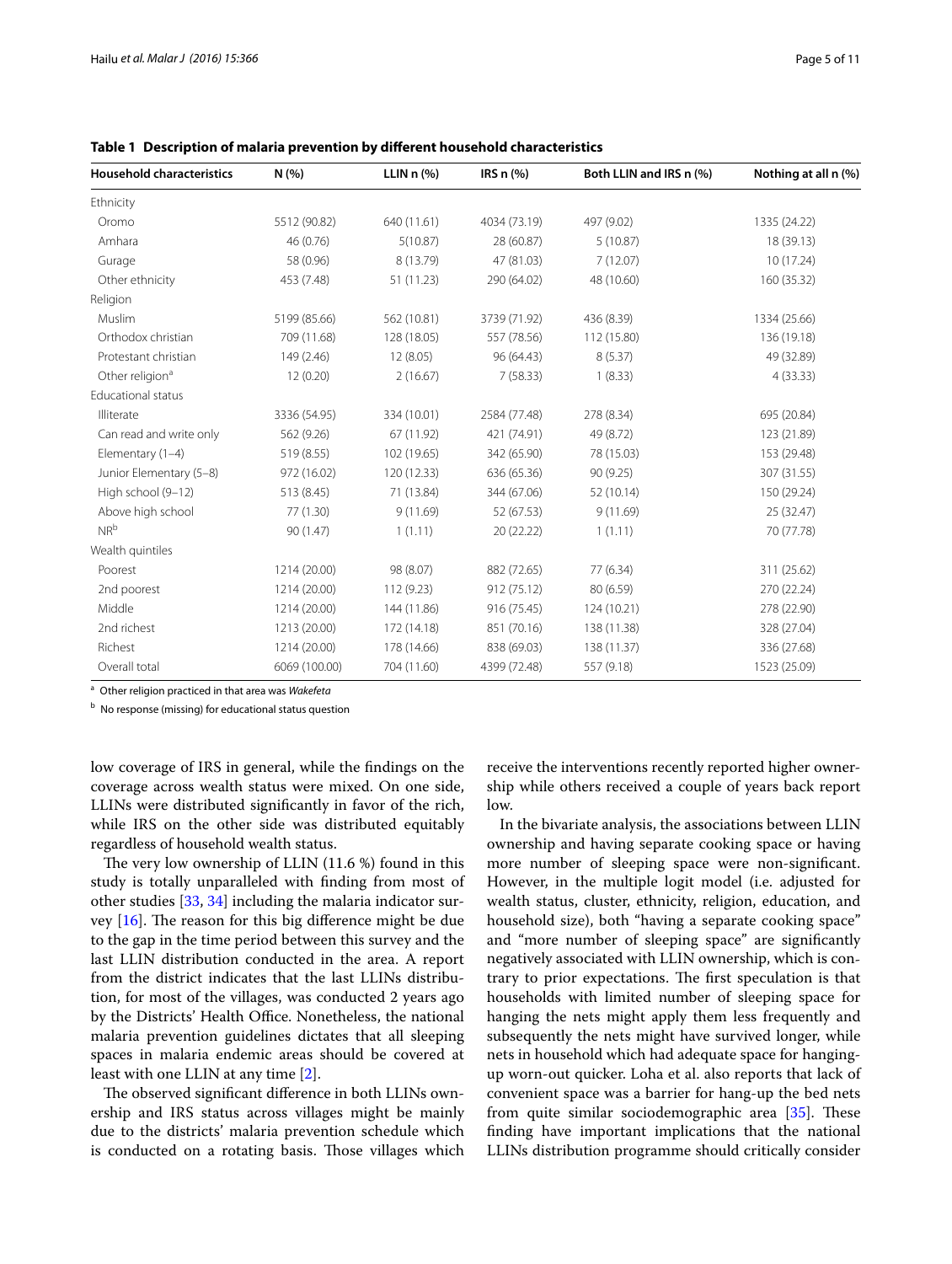# <span id="page-5-0"></span>**Table 2 Logit model predicting the probability of LLIN ownership**

| Variable                                    | Coef.     | <b>Robust SE</b> | P value | [95 % Conf. interval] |           |  |  |
|---------------------------------------------|-----------|------------------|---------|-----------------------|-----------|--|--|
| Wealth status (ref. $=$ reachest $Q$ )      |           |                  |         |                       |           |  |  |
| Poorest Q                                   | $-0.8390$ | 0.2541           | 0.001   | $-1.3370$             | $-0.3410$ |  |  |
| Second poorest Q                            | $-0.6149$ | 0.2152           | 0.004   | $-1.0367$             | $-0.1931$ |  |  |
| Middle Q                                    | $-0.3240$ | 0.1748           | 0.064   | $-0.6666$             | 0.0187    |  |  |
| Second richest                              | $-0.1249$ | 0.1501           | 0.405   | $-0.4190$             | 0.1693    |  |  |
| Ethnicity (ref. = other ethnicity)          |           |                  |         |                       |           |  |  |
| Oromo                                       | $-0.4490$ | 0.2419           | 0.063   | $-0.9232$             | 0.0251    |  |  |
| Amhara                                      | $-0.3835$ | 0.5992           | 0.522   | $-1.5580$             | 0.7909    |  |  |
| Gurage                                      | 0.6176    | 0.4832           | 0.201   | $-0.3294$             | 1.5646    |  |  |
| Religion (ref. = other religion)            |           |                  |         |                       |           |  |  |
| Orthodox                                    | 0.3698    | 0.7026           | 0.599   | $-1.0072$             | 1.7468    |  |  |
| Muslim                                      | 0.1984    | 0.7006           | 0.777   | $-1.1747$             | 1.5715    |  |  |
| Protestant                                  | $-0.1818$ | 0.7495           | 0.808   | $-1.6508$             | 1.2873    |  |  |
| Education (ref. $=$ above high school)      |           |                  |         |                       |           |  |  |
| Illiterate                                  | 0.3061    | 0.3550           | 0.388   | $-0.3896$             | 1.0019    |  |  |
| Can read and write only                     | 0.4762    | 0.3534           | 0.178   | $-0.2163$             | 1.1688    |  |  |
| Elementary $(1 - 4)$                        | 0.7490    | 0.3633           | 0.039   | 0.0369                | 1.4612    |  |  |
| Junior Elementary $(5 - 8)$                 | 0.3550    | 0.3786           | 0.348   | $-0.3871$             | 1.0971    |  |  |
| High School $(9 - 12)$                      | 0.5916    | 0.3955           | 0.135   | $-0.1835$             | 1.3667    |  |  |
| Household size                              | 0.0556    | 0.0261           | 0.033   | 0.0044                | 0.1068    |  |  |
| Villages (ref. = Kebele #13)                |           |                  |         |                       |           |  |  |
| Kebele1                                     | 2.3848    | 0.4098           | 0.000   | 1.5815                | 3.1881    |  |  |
| Kebele2                                     | 4.7088    | 0.4908           | 0.000   | 3.7468                | 5.6707    |  |  |
| Kebele3                                     | 1.5564    | 0.3727           | 0.000   | 0.8260                | 2.2868    |  |  |
| Kebele4                                     | 1.9868    | 0.3083           | 0.000   | 1.3826                | 2.5910    |  |  |
| Kebele5                                     | 0.5895    | 0.4206           | 0.161   | $-0.2348$             | 1.4137    |  |  |
| Kebele6                                     | $-0.5098$ | 0.8708           | 0.558   | $-2.2165$             | 1.1968    |  |  |
| Kebele7                                     | 0.7979    | 0.5923           | 0.178   | $-0.3629$             | 1.9587    |  |  |
| Kebele8                                     | $-1.6184$ | 1.0035           | 0.107   | $-3.5852$             | 0.3484    |  |  |
| Kebele9                                     | $-0.5220$ | 0.4334           | 0.228   | $-1.3714$             | 0.3275    |  |  |
| Kebele10                                    | 1.6388    | 0.3679           | 0.000   | 0.9176                | 2.3600    |  |  |
| Kebele11                                    | 0.9948    | 0.4361           | 0.023   | 0.1402                | 1.8495    |  |  |
| Kebele12                                    | 1.7502    | 0.3978           | 0.000   | 0.9705                | 2.5299    |  |  |
| Housing                                     |           |                  |         |                       |           |  |  |
| Has a bed                                   | 0.0791    | 0.1433           | 0.581   | $-0.2018$             | 0.3599    |  |  |
| Has a separate cooking space                | $-0.3018$ | 0.1148           | 0.009   | $-0.5269$             | $-0.0768$ |  |  |
| Number of living rooms                      | 0.0579    | 0.1010           | 0.566   | $-0.1400$             | 0.2558    |  |  |
| Number of sleeping space                    | $-0.2148$ | 0.0769           | 0.005   | $-0.3656$             | $-0.0641$ |  |  |
| Has a latrine                               | 0.3659    | 0.1145           | 0.001   | 0.1414                | 0.5904    |  |  |
| Roof (1 corrugated iron, 0 thatch/leaf)     | $-0.2038$ | 0.1322           | 0.123   | $-0.4629$             | 0.0553    |  |  |
| Wall(1 mud &wood and better, 0 rudimentary) | 0.2154    | 0.3255           | 0.508   | $-0.4226$             | 0.8535    |  |  |
| Communication access                        |           |                  |         |                       |           |  |  |
| Has television                              | 0.2903    | 0.1897           | 0.126   | $-0.0814$             | 0.6620    |  |  |
| Has radio                                   | 0.2446    | 0.0995           | 0.014   | 0.0495                | 0.4397    |  |  |
| Has mobile telephone                        | 0.0059    | 0.1294           | 0.964   | $-0.2478$             | 0.2595    |  |  |
| Infrastructure and utility                  |           |                  |         |                       |           |  |  |
| Has electricity                             | 0.0295    | 0.1829           | 0.872   | $-0.3290$             | 0.3880    |  |  |
| Use piped water for drinking                | 0.0191    | 0.1695           | 0.910   | $-0.3132$             | 0.3514    |  |  |
| Constant                                    | $-3.6198$ | 0.9835           | 0.000   | $-5.5475$             | $-1.6921$ |  |  |
|                                             |           |                  |         |                       |           |  |  |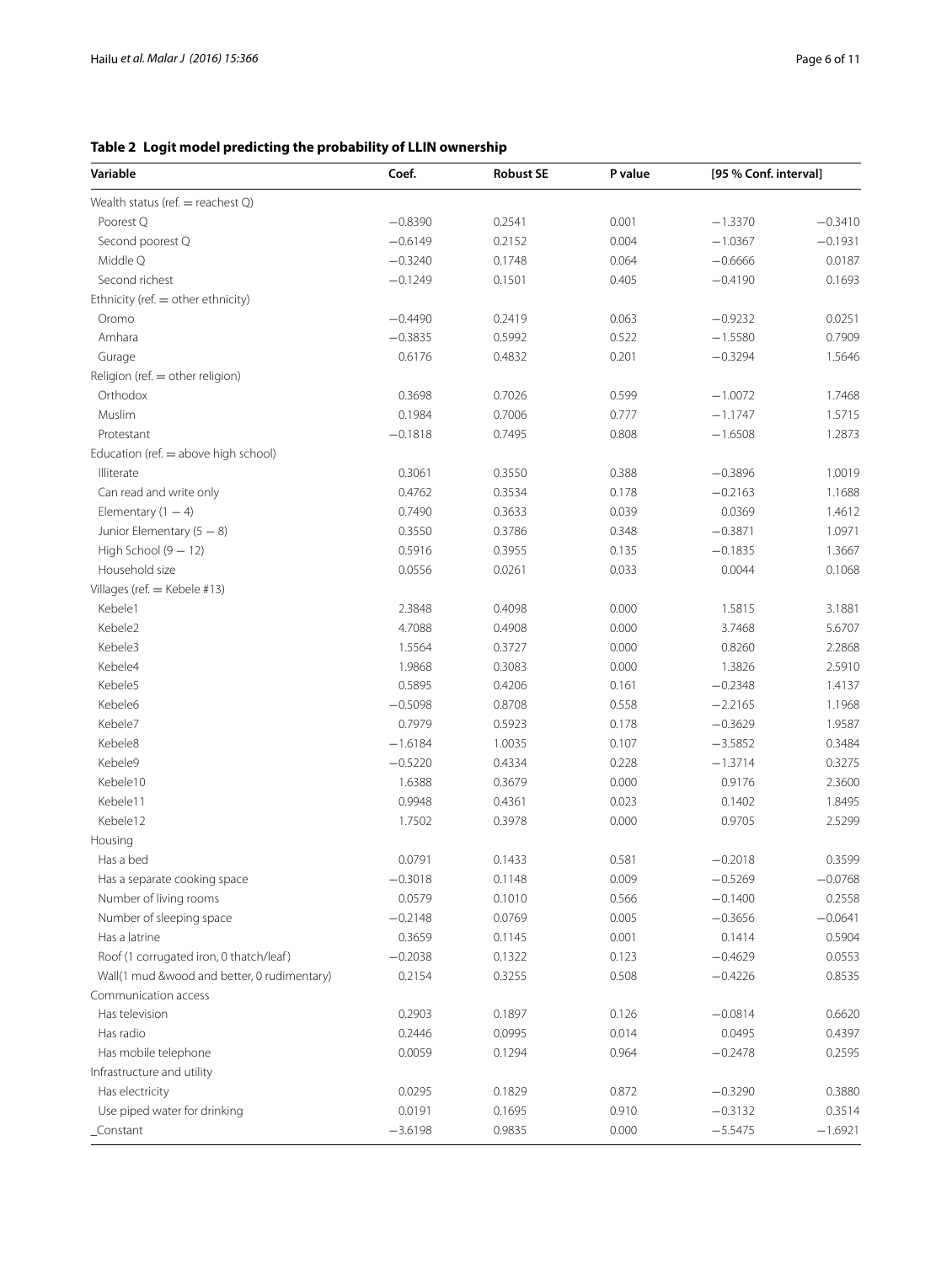# <span id="page-6-0"></span>**Table 3 Logit model predicting the probability of IRS status of the household**

| Variable                                           | Coef.     | <b>Robust SE</b> | P value | [95 % Conf. interval] |           |
|----------------------------------------------------|-----------|------------------|---------|-----------------------|-----------|
| Wealth status (ref. $=$ reachest Q)                |           |                  |         |                       |           |
| Poorest Q                                          | $-0.7766$ | 0.3046           | 0.0110  | $-1.3737$             | $-0.1795$ |
| Second poorest Q                                   | $-0.6166$ | 0.2203           | 0.0050  | $-1.0483$             | $-0.1849$ |
| Middle Q                                           | $-0.4146$ | 0.1786           | 0.0200  | $-0.7647$             | $-0.0645$ |
| Second richest                                     | $-0.4790$ | 0.1380           | 0.0010  | $-0.7495$             | $-0.2085$ |
| Ethnicity (ref. = other ethnicity)                 |           |                  |         |                       |           |
| Oromo                                              | $-0.5795$ | 0.1772           | 0.0010  | $-0.9269$             | $-0.2322$ |
| Amhara                                             | $-0.5909$ | 0.3829           | 0.1230  | $-1.3414$             | 0.1596    |
| Gurage                                             | 0.8654    | 0.3414           | 0.0110  | 0.1963                | 1.5345    |
| Religion (ref. = other religion)                   |           |                  |         |                       |           |
| Orthodox                                           | 0.2692    | 0.5776           | 0.6410  | $-0.8629$             | 1.4013    |
| Muslim                                             | 0.0498    | 0.5325           | 0.9250  | $-0.9938$             | 1.0935    |
| Protestant                                         | $-0.0749$ | 0.5819           | 0.8980  | $-1.2154$             | 1.0656    |
| Education (ref. = above high school)               |           |                  |         |                       |           |
| Illiterate                                         | 1.2899    | 0.3798           | 0.0010  | 0.5454                | 2.0344    |
| Can read and write only                            | 1.1435    | 0.3658           | 0.0020  | 0.4265                | 1.8605    |
| Elementary $(1-4)$                                 | 1.1823    | 0.4136           | 0.0040  | 0.3717                | 1.9929    |
| Junior elementary (5-8)                            | 1.1041    | 0.3995           | 0.0060  | 0.3210                | 1.8872    |
| High school (9-12)                                 | 1.0489    | 0.4004           | 0.0090  | 0.2641                | 1.8336    |
| Household size                                     | 0.0331    | 0.0195           | 0.0890  | $-0.0050$             | 0.0712    |
| Villages (ref. = Kebele #13)                       |           |                  |         |                       |           |
| Kebele1                                            | $-0.1902$ | 0.4541           | 0.6750  | $-1.0802$             | 0.6998    |
| Kebele2                                            | $-1.8311$ | 0.5471           | 0.0010  | $-2.9035$             | $-0.7588$ |
| Kebele3                                            | 0.8239    | 0.4677           | 0.0780  | $-0.0927$             | 1.7405    |
| Kebele4                                            | 2.9881    | 0.6129           | 0.0000  | 1.7869                | 4.1894    |
| Kebele5                                            | $-0.9067$ | 0.3628           | 0.0120  | $-1.6178$             | $-0.1956$ |
| Kebele6                                            | $-0.6001$ | 0.8312           | 0.4700  | $-2.2291$             | 1.0289    |
| Kebele7                                            | 2.3747    | 0.4985           | 0.0000  | 1.3977                | 3.3516    |
| Kebele8                                            | $-6.1193$ | 0.8757           | 0.0000  | $-7.8357$             | $-4.4030$ |
| Kebele9                                            | $-2.1782$ | 0.4496           | 0.0000  | $-3.0595$             | $-1.2970$ |
| Kebele10                                           | $-0.3213$ | 0.4660           | 0.4910  | $-1.2347$             | 0.5921    |
| Kebele11                                           | 1.0652    | 0.4392           | 0.0150  | 0.2044                | 1.9260    |
| Kebele12                                           | $-0.0950$ | 0.4770           | 0.8420  | $-1.0300$             | 0.8400    |
| Housing                                            |           |                  |         |                       |           |
| Has a bed                                          | 0.2100    | 0.1189           | 0.0770  | $-0.0231$             | 0.4431    |
| Has a separate cooking space                       | $-0.0274$ | 0.1247           | 0.8260  | $-0.2718$             | 0.2169    |
| Number of living rooms                             | $-0.0380$ | 0.1217           | 0.7550  | $-0.2764$             | 0.2005    |
| Number of sleeping space                           | $-0.0574$ | 0.0949           | 0.5450  | $-0.2434$             | 0.1287    |
| Has a latrine                                      | $-0.3592$ | 0.1077           | 0.0010  | $-0.5703$             | $-0.1481$ |
| Roof (1 corrugated iron, 0 thatch/leaf)            | $-0.3412$ | 0.1275           | 0.0070  | $-0.5912$             | $-0.0913$ |
| Wall (1 mud and wood and better, 0 rudimentary)    | $-0.2931$ | 0.2303           | 0.2030  | $-0.7445$             | 0.1583    |
| Communication access                               |           |                  |         |                       |           |
| Has television                                     | 0.0543    | 0.2082           | 0.7940  | $-0.3538$             | 0.4624    |
| Has radio                                          | 0.1525    | 0.1001           | 0.1270  | $-0.0436$             | 0.3487    |
|                                                    | 0.0499    | 0.0990           |         | $-0.1441$             |           |
| Has mobile telephone<br>Infrastructure and utility |           |                  | 0.6140  |                       | 0.2440    |
| Has electricity                                    | $-0.5746$ | 0.1847           | 0.0020  | $-0.9366$             | $-0.2126$ |
|                                                    |           |                  |         |                       |           |
| Use piped water for drinking                       | $-0.6268$ | 0.2007           | 0.0020  | $-1.0201$             | $-0.2335$ |
| _Constant                                          | 2.0583    | 0.8134           | 0.0110  | 0.4642                | 3.6525    |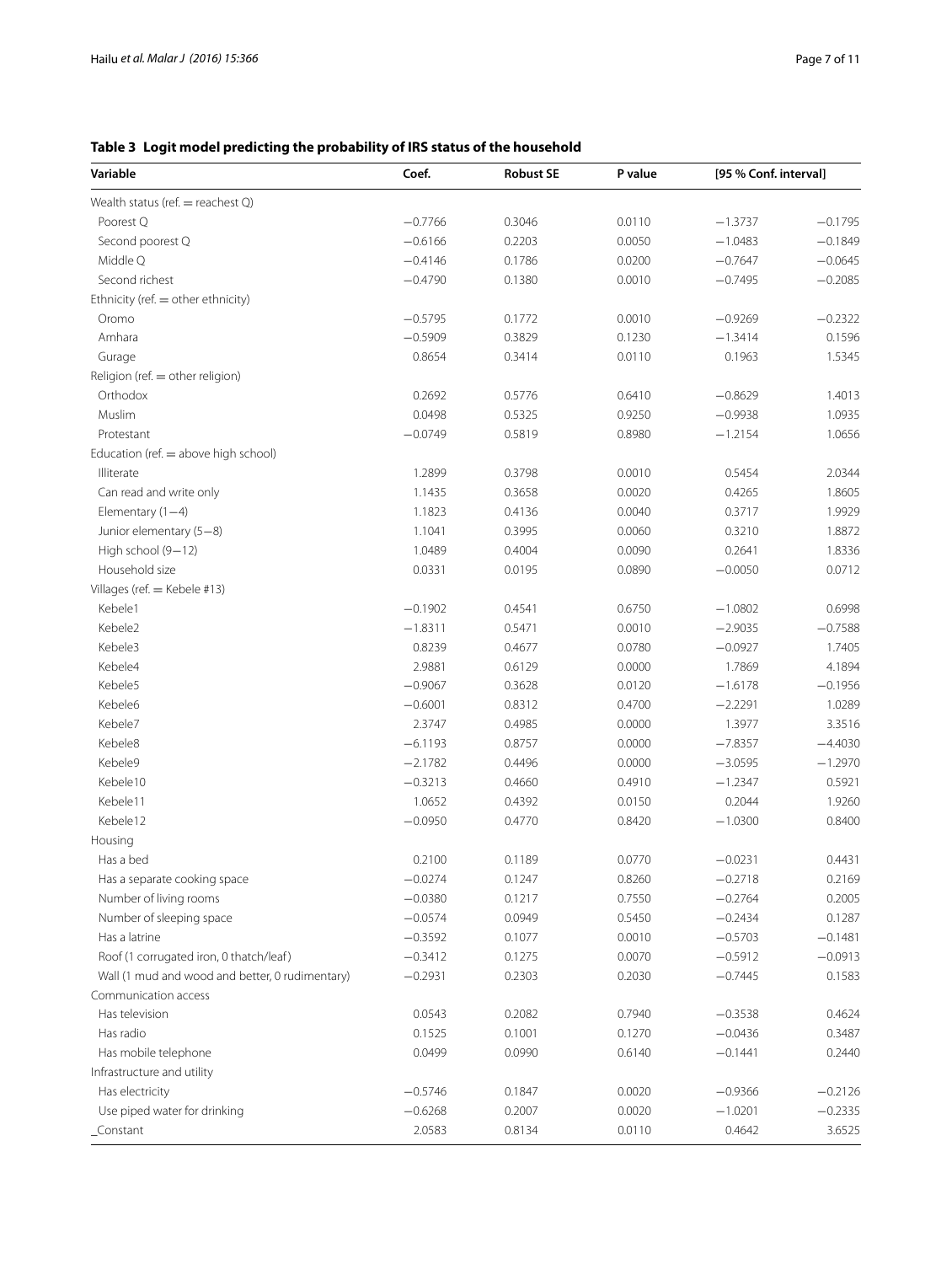

<span id="page-7-1"></span><span id="page-7-0"></span>**Table 4 Erreygers normalised and generalized concentration indices for LLIN and IRS distribution**

| <b>Concentration Index (CI)</b>  | <b>Malaria prevention programs</b> |                                                  |  |  |
|----------------------------------|------------------------------------|--------------------------------------------------|--|--|
|                                  | LLIN                               | IRS                                              |  |  |
| Erreygers normalised CI          | $0.06270**$                        | $-0.03834$                                       |  |  |
| Generalized CL                   | $0.13495**$                        | $-0.01323$                                       |  |  |
| 95 % confidence interval         |                                    | $(0.09526, 0.17465)$ ** $(-0.02232, -0.00413)$ * |  |  |
| Standard error (delta<br>method) | 0.03898                            | 0.01139                                          |  |  |

Significant at 0.001\*\*, 0.01\* level of significance

number of sleeping space in addition to household size based allotment of the nets for optimizing the efficiency of available LLINs. Moreover, the relationship between LLIN ownership, number of sleeping spaces and useful life time of the LLIN is not sufficiently well understood, which warrants more research.

LLINs are significantly more likely to be owned by the rich, even when analyses are adjusted for village. In a situation where the coverage is low and the inequality in ownership is high, an empirical study [\[36\]](#page-10-20) and a mathematical model [[37\]](#page-10-21) highlight that community wide protection of the LLINs could be diminished. The uses of LLINs decrease probability of bites of mosquitoes for the

ultimate users without significantly decreasing the population of mosquito. Consequently, the potential advantage of the 'positive externality' to those who could not own by themselves might be nullified.

Various studies from sub-Saharan Africa consistently report the cost as a main barrier to ownership of LLIN among the poorest households [\[38\]](#page-10-22). In this study area, LLINs were distributed free of charge, and the cost argument is, therefore, less apparent. Several questions need consideration to better understand the causalities. From the demand side—one may ask whether the poor are reluctant to collect their share from the health posts? Are the poor unable to avail themselves on the dates and place of distribution? Did the LLINs in the poorest households wear out faster and got lost because of improper handling? Do the poor sell the LLINs received? The current study didn't investigate these matters. However, in the field site stay, the authors frequently observed that several of LLINs were used for other purposes, such as collecting crops and vegetables in the farm, for fencing or as a fishing net). As a consequence, it could be that the "useful life" of the LLINs differs between the socioeconomic strata.

In contrast, the equitable distribution of the IRS between socio-economic strata is surely a notable achievement and might be partly driven by the nature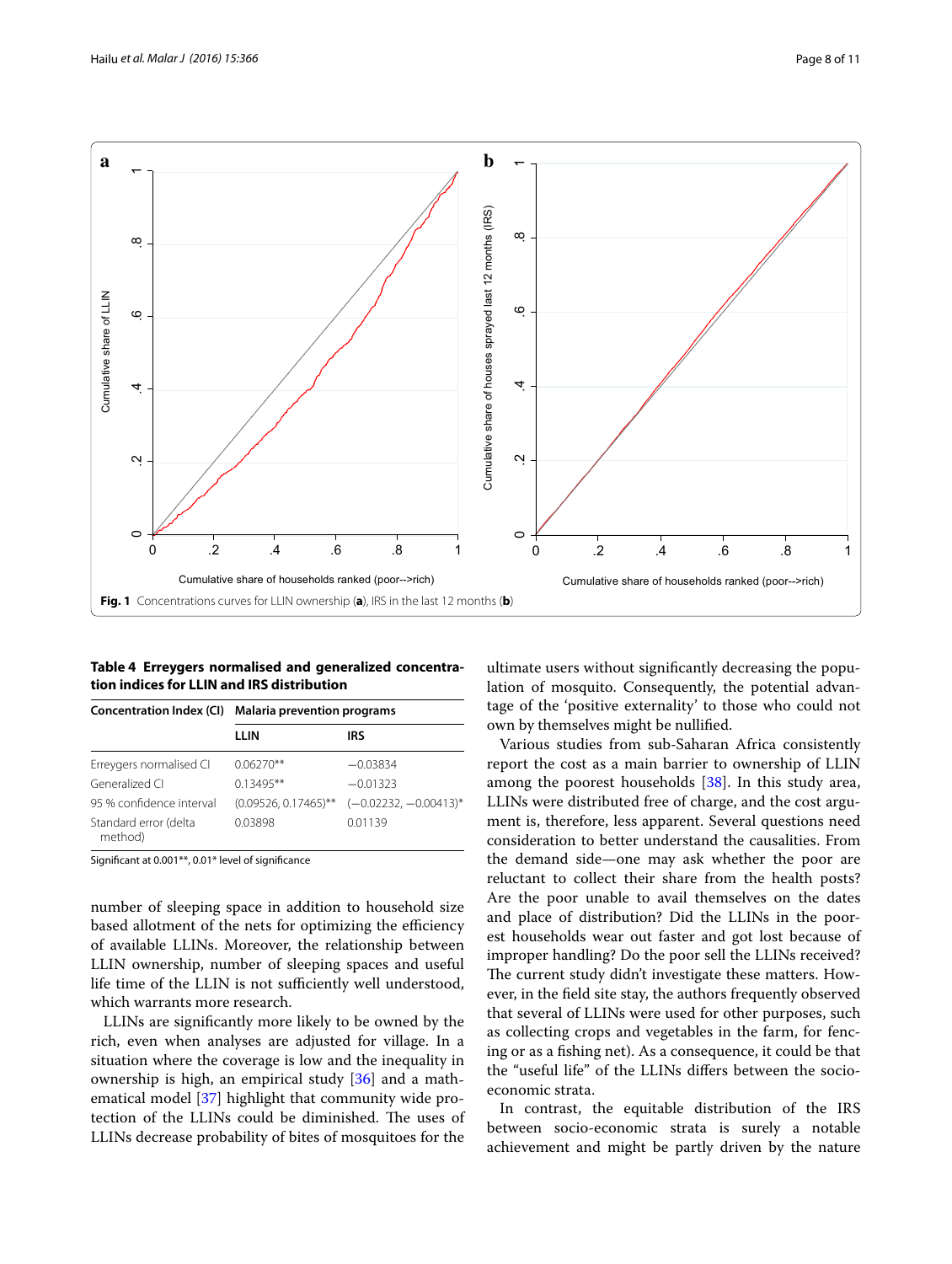| Variable                                        | <b>Concentration index (CI)</b> | <b>Contribution to Cl</b> | Percentage contribution (%) |
|-------------------------------------------------|---------------------------------|---------------------------|-----------------------------|
| Wealth status                                   |                                 | 0.0569                    | 90.77                       |
| Ethnicity (1 other ethnicity, 0 otherwise)      |                                 | $-0.0027$                 | $-4.26$                     |
| Religion (1 other religion, 0 otherwise)        |                                 | 0.0016                    | 2.63                        |
| Educational status of the head of household     |                                 | 0.0021                    | 3.40                        |
| Household size                                  | 0.1047                          | 0.0094                    | 14.94                       |
| Village (1 village 13, 0 otherwise)             |                                 | 0.0015                    | 2.37                        |
| Housing situation                               |                                 | $-0.0264$                 | $-42.19$                    |
| Has a bed                                       | 0.1996                          | 0.0022                    | 3.54                        |
| Has a separate cooking space                    | 0.3253                          | $-0.0157$                 | $-24.98$                    |
| Number of living rooms                          | 0.0804                          | $-0.0001$                 | $-0.20$                     |
| Number of sleeping space                        | 0.1090                          | $-0.0128$                 | $-20.40$                    |
| Has a latrine                                   | 0.1758                          | 0.0103                    | 16.45                       |
| Roof (1 corrugated iron, 0 thatch/leaf)         | 0.2808                          | $-0.0103$                 | $-16.35$                    |
| Wall (1 mud and wood and better, 0 rudimentary) | $-0.0028$                       | $-0.0002$                 | $-0.25$                     |
| Access to mass media and communication          |                                 | 0.0156                    | 24.93                       |
| Has television                                  | 0.7805                          | 0.0053                    | 8.48                        |
| Has radio                                       | 0.3656                          | 0.0106                    | 16.88                       |
| Has mobile telephone                            | 0.2422                          | $-0.0003$                 | $-0.43$                     |
| Infrastructure and utility                      |                                 | 0.0011                    | 1.74                        |
| Has electricity                                 | 0.2367                          | 0.0009                    | 1.36                        |
| Use piped water for drinking                    | 0.1081                          | 0.0002                    | 0.38                        |
| Residual                                        |                                 | 0.00356                   | 0.00                        |
| Total                                           | 0.0627                          |                           |                             |

<span id="page-8-0"></span>**Table 5 Decomposition of Erreygers normalised concentration index for LLIN ownership in Adami Tullu, Ethiopia, 2014**

Subtotal are highlighted in italics

of the intervention, which requires minimal compliance from the household side. The spray is conducted using community-based approaches, including annual campaigns, administered from the District Health Office. The IRS programme has been well accepted and implemented for more than half a century throughout the country [\[39](#page-10-23)]. Thus, this coverage mainly reflects the performance of the health system and the IRS is a dependable vector control option.

Based on the decomposition analysis, the wealth status was the single most dominant factor for the overall socioeconomic related inequality in LLIN ownership. This finding suggests that any effort in improving the welfare of the household should be considered as a fight against malaria and vice versa [[10\]](#page-9-9). Housing condition and access to mass media and telecommunication also contributed to the observed inequality. This finding has an implication that inequality in LLINs ownership is partly driven by differential access to sources of information. The government needs to consider the LLIN promotion strategies targeting the poor. These findings have important policy implications that sole emphasis on the distribution of LLINs is not sufficient to ensure neither the coverage nor the equity; it should be accompanied by teaching how to properly handle and effectively use the LLINs. In order to achieve equity in ownership of LLIN throughout the year, a priority, in both scale-up and replacement distribution should be given to the poor.

There is an ongoing debate on which specific concentration index is the most appropriate based on the properties of the indices and the nature of the variable under investigation. However, there seems to be increasing support that the concentration index needs to be adjusted for the binary nature of health outcome variables. This study apply Errygers normalized concentration index and its decomposition—appropriate measures of inequality for binary outcome [[30\]](#page-10-14).

These findings should be interpreted carefully, especially the wealth measurement and the classification method employed was applicable for relative ranking only. In a rural situation where more than a quarter of the total population is living in absolute poverty [\[40](#page-10-24)], even those households in the middle or second richest quintile could be below poverty line by standardized living status measurement. The other concern could be raised about the generalizability of the findings. The proportion of the population who owned a LLIN was much lower than comparable studies, and this study was conducted in a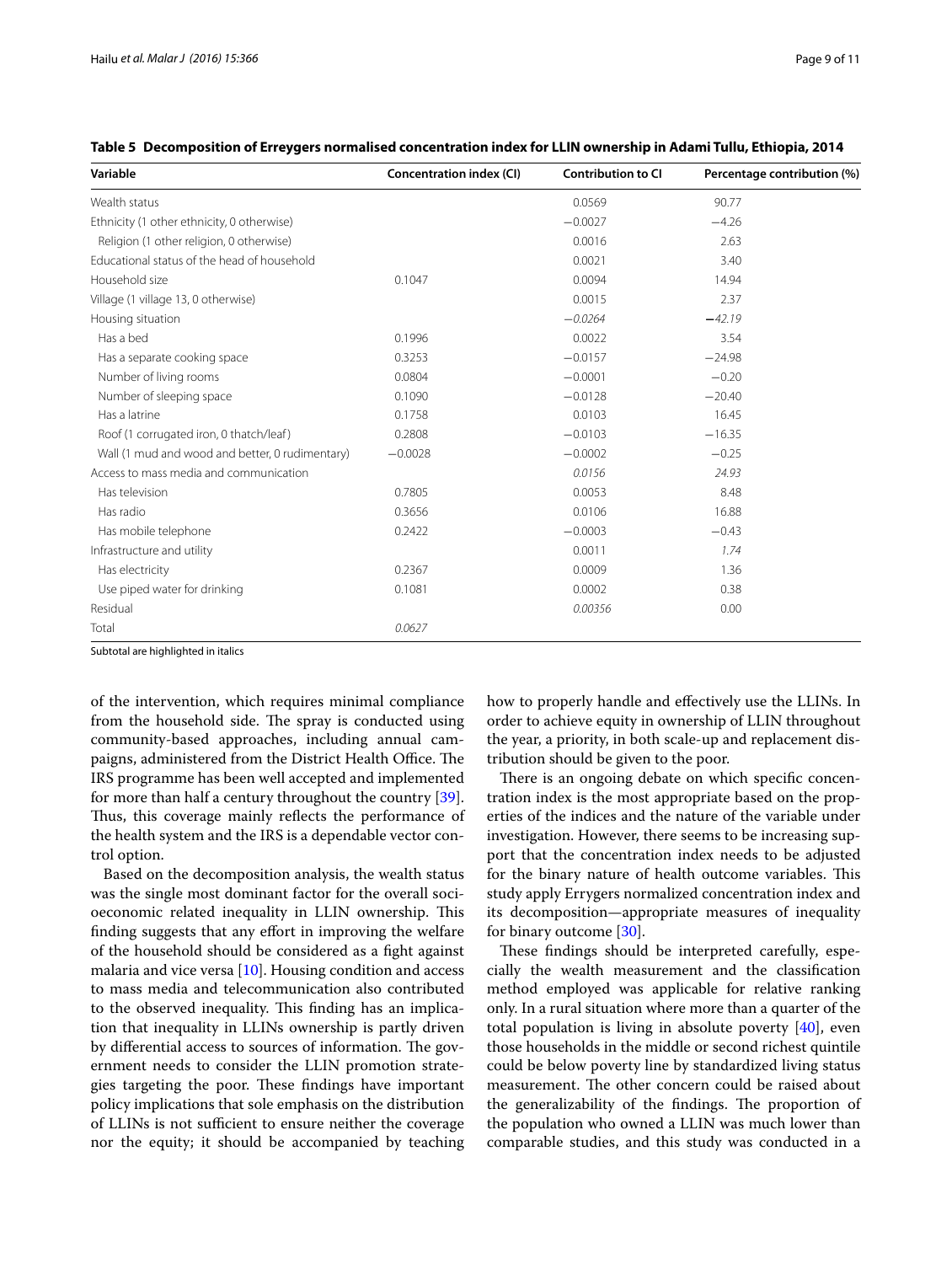single district. This study may not be a full representative of the malaria situation of a rural Ethiopia.

A third limitation to this study is that it only focuses on horizontal equity. Socioeconomic related inequalities in health services are only considered unfair, when they do not correspond to differences in need for health care across socioeconomic groups. In other way, horizontal equity means that households in equal need for the service should receive equal service irrespective of other characteristics such as wealth status, ethnicity, religion or geographical location. On the other side, vertical equity describes the extent to which households with greater needs received more service [\[29](#page-10-13)]. For example:, households which are located more close to the mosquito breeding site might have higher LLIN need while this study did not consider standardization based on difference in need.

# **Conclusion**

The ownership of LLIN is significantly pro-rich, while IRS status is equitable across socio-economic strata. The distribution campaign should be followed by periodic refill based on continuous monitoring data. Local data on 'useful life' of LLIN and tracking information should be ready for timely planning of LLIN distribution.

#### **Abbreviations**

CI: concentration index; DALY: disability adjusted life year; DHS: demographic and heath survey; ICER: incremental cost effectiveness ratio; IRB: institutional review board; IRB: institutional review board; IRS: indoor residual spraying; ITN: insecticide treated net; ITN: insecticide treated net; LLIN: long-lasting insecticidal net; MIS: malaria indicator survey; MoH: Ministry of Health; PCA: principal components analysis; SE: standard error; WHO: World Health Organization.

#### **Authors' contributions**

All authors (AH, BR, WD, TG, EL and BL) substantially participated in the conception of the research idea and design of data collection tools. AH, BR, WD, EL and BL have done interpretation of the result and write-up of this manuscript. AH and TG coordinated and supervised the data collection. Analysis of the data was done by AH and BR. The initial draft manuscript was prepared by AH. All authors read and approved the final manuscript.

#### **Author details**

 $1$  Center for International Health, University of Bergen, Bergen, Norway.<br><sup>2</sup> Department of Reproductive Health and Health Service Management, School of Public Health, Addis Ababa University, P.O. Box 9086, Addis Ababa, Ethiopia. <sup>3</sup> Department of Preventive Medicine, School of Public Health, Addis Ababa University, Addis Ababa, Ethiopia. <sup>4</sup> School of Public and Environmental Health, Hawassa University, Hawassa, Ethiopia.<sup>5</sup> Center for Intervention Science in Maternal and Child Health (CISMAC), University of Bergen, Bergen, Norway.

#### **Acknowledgements**

The authors acknowledge the Center for International Health at the University of Bergen in Norway, and Addis Ababa and Hawassa Universities in Ethiopia for all the support we received to this research. We acknowledge the contributions of the Oromia Regional Health Bureau, East Shewa Zone Health Department and the Adami Tullu District Health Office for their administrative and logistic support. We are grateful for the community, field staff, and health care workers who participate in this study.

## **Competing interests**

The authors declare that they have no competing interests.

## **Availability of data and material**

This study is part of an ongoing randomized controlled cluster trial (MalTrials). The full data will be publicly availed when the trial is complete.

## **Consent to publication**

The data were collected after taking informed consent (including consent for publication) from the participants.

#### **Ethical approval**

The study was approved by the Institutional Review Board (IRB) of the College of Health Sciences at Addis Ababa University, the Ministry of Science and Technology in Ethiopia (ref: 3.10/446/06) and the Regional Committee for Medical and Health Research Ethics, Western Norway (ref: 2013/986/REK Vest). Participation in the study was voluntary and informed consent was obtained from each participant.

## **Funding**

This study has been funded by the Research Council of Norway (Project Number: 220554).

Received: 6 March 2016 Accepted: 5 July 2016 Published online: 16 July 2016

#### **References**

- <span id="page-9-0"></span>1. World Health Organization. World malaria report 2014. Geneva: World Health Organization; 2014.
- <span id="page-9-1"></span>2. MoH. National malaria programme monitoring and evaluation plan 2014–2020. Addis Ababa: Federal Democratic Republic of Ethiopia Ministry of Health; 2014.
- <span id="page-9-2"></span>3. WHO. World malaria report 2013. Geneva: World Health Organization; 2013.
- <span id="page-9-3"></span>4. WHO. World malaria report 2015. Geneva: World Health Organization; 2015.
- <span id="page-9-4"></span>5. Olana D, Chibsa S, Teshome D, Mekasha A, Graves PM, Reithinger R. Malaria, Oromia regional state, Ethiopia, 2001–2006. Emerg Infect Dis. 2011;17:1336–7.
- <span id="page-9-5"></span>6. Bekele D, Belyhun Y, Petros B, Deressa W. Assessment of the effect of insecticide-treated nets and indoor residual spraying for malaria control in three rural kebeles of Adami Tulu District, South Central Ethiopia. Malar J. 2012;11:127.
- <span id="page-9-6"></span>7. Gari T, Kenea O, Loha E, Deressa W, Hailu A, Balkew M, et al. Malaria incidence and entomological findings in an area targeted for a clusterrandomized controlled trial to prevent malaria in Ethiopia: results from a pilot study. Malar J. 2016;15:145.
- <span id="page-9-7"></span>8. Ghebreyesus T, Deressa W, Witten KH, Getachew A, Seboxa T. Malaria. In: Berhane Y, Haile-Mariam D, Kloos H, editors. Epidemiology and ecology of health and disease in Ethiopia. 1st ed. Addis Ababa: Shama PLC; 2006. p. 556–76.
- <span id="page-9-8"></span>9. Gallup JL, Sachs J. The economic burden of malaria. Centre for international development at Harvard. Am J Trop Med Hyg. 2001;64:85–96.
- <span id="page-9-9"></span>10. Sachs J, Malaney P. The economic and social burden of malaria. Nature. 2002;415:680–5.
- <span id="page-9-10"></span>11. White MT, Conteh L, Cibulskis R, Ghani AC. Costs and cost-effectiveness of malaria control interventions—a systematic review. Malar J. 2011;10:337.
- <span id="page-9-11"></span>12. Flaxman AD, Fullman N, Otten MW Jr, Menon M, Cibulskis RE, Ng M, et al. Rapid scaling up of insecticide-treated bed net coverage in Africa and its relationship with development assistance for health: a systematic synthesis of supply, distribution, and household survey data. PLoS Med. 2010;7:e1000328.
- <span id="page-9-12"></span>13. CSA & ORC Macro. Ethiopia demographic and health survey 2005. Addis Ababa and Calverton: Central Statistical Agency and ORC Macro; 2006.
- <span id="page-9-13"></span>14. Jima D, Getachew A, Bilak H, Steketee RW, Emerson PM, Graves PM, et al. Malaria indicator survey 2007, Ethiopia: coverage and use of major malaria prevention and control interventions. Malar J. 2010;9:58.